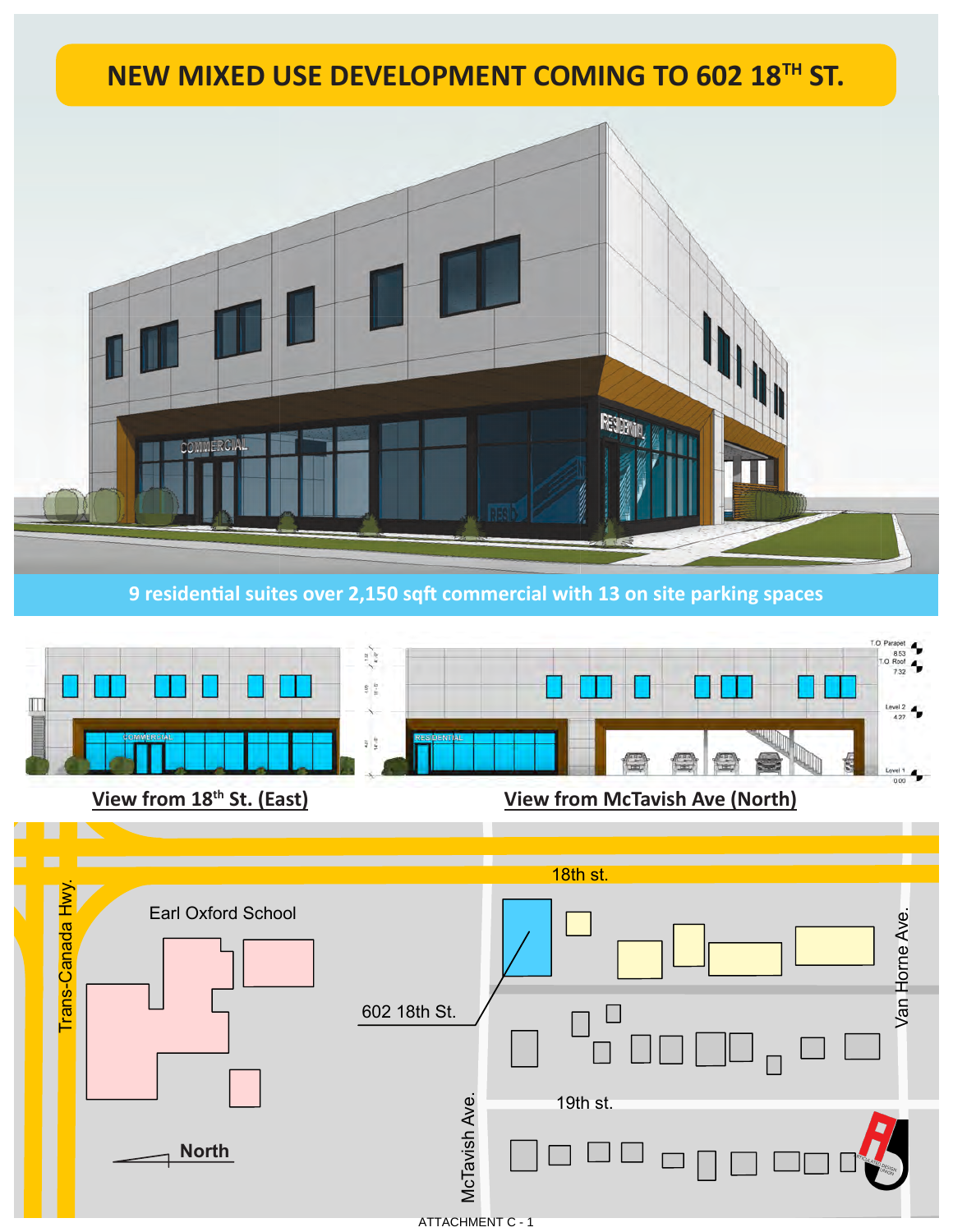

The existing corner brick building and the adjacent home located on 602 18<sup>th</sup> St. will be demolished.

We have worked with the Brandon Planning department to ensure our new building improves upon the deficiencies the existing buildings had. The new building will provide 9 new residential suites with sufficient parking and services for the residents. The main floor commercial space will be home to a new medical clinic to serve the neighbourhood, and will be accessible to those in wheelchairs.

Later this month we will be making a variance application to the City of Brandon for:

- 1. Reducing the minimum front yard from 3.0m to 1.5m (East)
- 2. Reducing the minimum corner side yard from 3.0m to 1.5m (North)
- 3. Reducing the minimum rear yard from 6.0m to 3.0m (West)
- 4. Reduce the minimum from a stair to the property line from .6m to .46m (South)

After submitting for approval of above, the City of Brandon will officially post a notice requesting community feedback at a council meeting of their choosing. Any questions or comments ahead of the council meeting please contact us at info@designunion.ca and we will do our best to address them.

**Any comments or questions? Please contact us at info@designunion.ca**